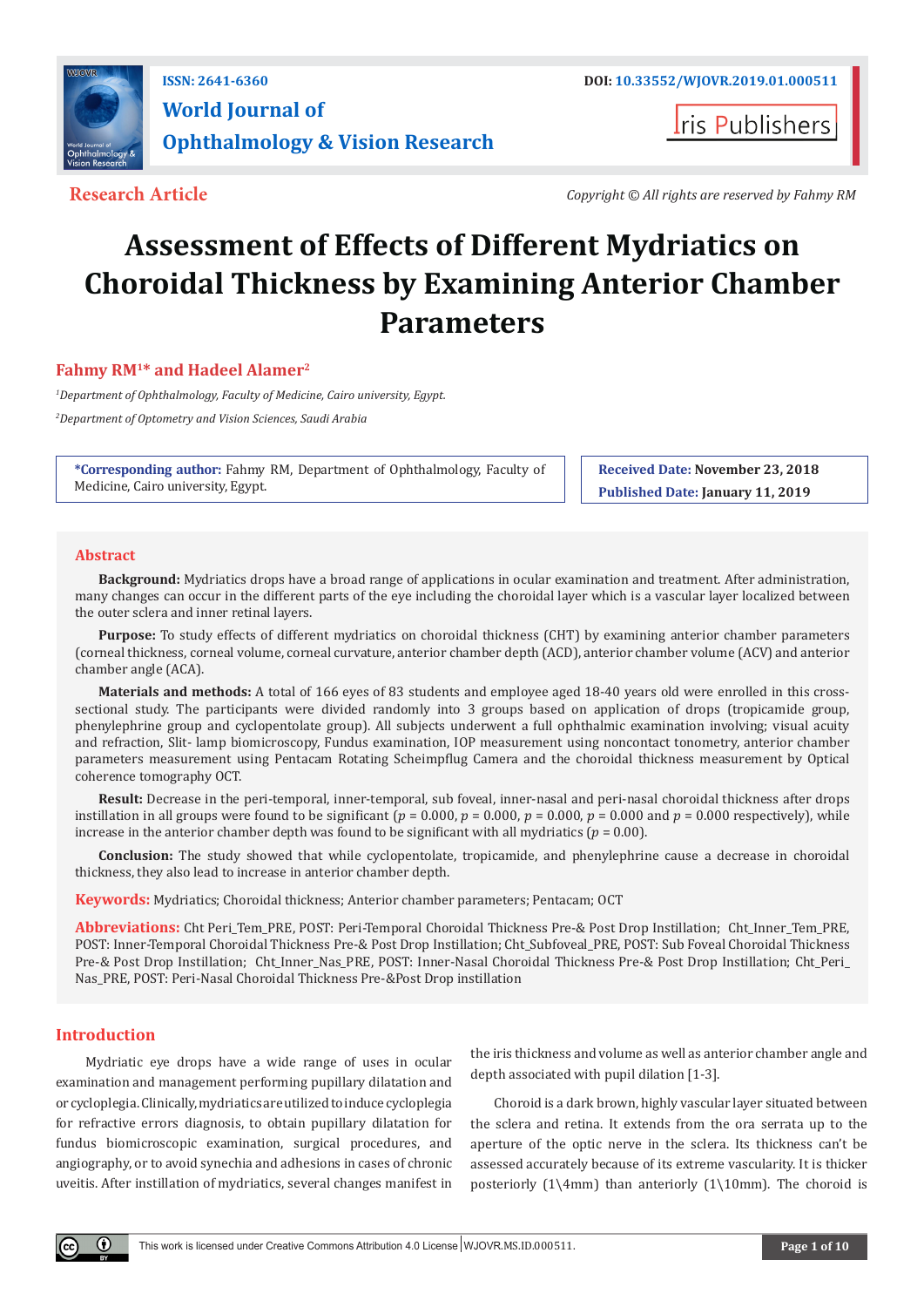adherent to the retina at two sites: at the margin of the optic nerve and at the scleral spur. It has many prime functions including nutrition of outer retinal layers [4,5]. Better comprehension of the choroidal framework may participate to the diagnosis and management of various ocular diseases. 3D OCT-2000 Spectral Domain OCT is a high-resolution, cross-sectional imaging technique that allows detailed assessment of retinal and choroidal thickness. With OCT, exact localization of pathologic features can be visualized in segmentation maps. Therefore, it becomes an important clinical and research tool for the diagnosis, follow up, treatment, and assessment of new treatment modalities for all diseases that affect the posterior pole of the eye. In many studies using OCT, it has been proved that choroidal thickness is influenced by various diseases like age related macular degeneration, malignant myopia and central serous chorioretinopathy [6-9].

The choroid as a part of the uveal tract as the iris may exhibit confirmed changes after mydriatic drops instillation. There has been restricted number of studies measuring choroidal thickness after mydriatic use. These studies revealed discordant results after measurements with efficient pupillary dilatation in healthy individuals, showing no change or thinning in choroid [10]. In our study, we have examined the hypothesis that the choroidal thickness will change with the application of the 3 commonly used mydriatics (cyclopentolate, tropicamide, and phenylephrine) and we examined whether these potential changes can be estimated through measurement of anterior chamber parameters.

#### **Methods**

The study was approved by the concerned Ethical Committee and informed consent followed the tenets of the Declaration of Helsinki. Subjects with best corrected visual acuity 20/25 or better, with refractive error  $(≤ ±6.50 SE)$  were eligible for this study. The exclusion criteria included those subjects who had a history of retinal diseases, ocular injury or surgery, any reasons for poor image quality of OCT such as unstable fixation or severe cataract, and age younger than18 years. In this cross-sectional design study, a total of 166 eyes of 83 subjects aged 18-40 years were enrolled. The participants were divided randomly into 3 groups based on application of drops. Subjects who received a drop of 1% Tropicamide (anticholinergic blocking muscarinic receptors M 4) 3 times at 5 min intervals were referred to as the Tropicamide

group, while subjects who received a drop of 2.5% phenylephrine (alpha agonist with sympathomimetic effect) 3 times at 5 min intervals were the phenylephrine group. Subjects who received a drop of 1% cyclopentolate (muscarinic antagonist) 3 times at 5 min intervals were defined as the cyclopentolate group. All subjects underwent a full ophthalmic examination involving; 1. Visual acuity and refraction. 2. Slit- lamp biomicroscopy.3. Fundus examination. 4. IOP measurement using noncontact tonometry. 5. Anterior chamber parameters measurement using Pentacam Rotating Scheimpflug Camera (Pentacam HR – 70900 Oculus).6. Choroidal thickness measurement by the OCT (3D OCT-2000 Spectral Domain OCT).

Procedure of image acquisition by pentacam and OCT has been previously described. [11,12] For each subject, corneal thickness, volume, curvature, anterior chamber depth, volume and angle were acquired through Pentacam before and 50 minutes after instillation of drops.

 The sub foveal, temporal, and nasal choroidal thickness were defined as the vertical distance from the hyper reflective line of bruchs membrane to the hyper reflective line of the inner surface of the sclera, each vertical scan is separated by 1 mm (Figure 1). All subjects were imaged by the same examiner. OCT images of each subject were obtained before the administration of drops and after instillation. All scans were accomplished around the same time of the day, to avoid diurnal choroidal thickness fluctuations.



**Figure 1:** OCT images of each subject were obtained before the administration of drops and after instillation.

#### **N (**µ**m) Mean Std. Deviation 95% Confidence Interval for Mean Minimum Maximum Lower Bound Upper Bound** peri\_tem\_PRE CYCLO 48 218.7292 13.58933 214.7832 222.6751 195 255 TROPICA 58 217.2586 14.76905 213.3753 221.1419 197 255 PHENYL | 60 | 208.15 | 16.96639 | 203.7671 | 212.5329 | 161 | 258 Total 166 214.3916 15.91903 211.952 216.8311 161 258

#### **Statistical analysis**

**Table 1:** Descriptive variables (ChT).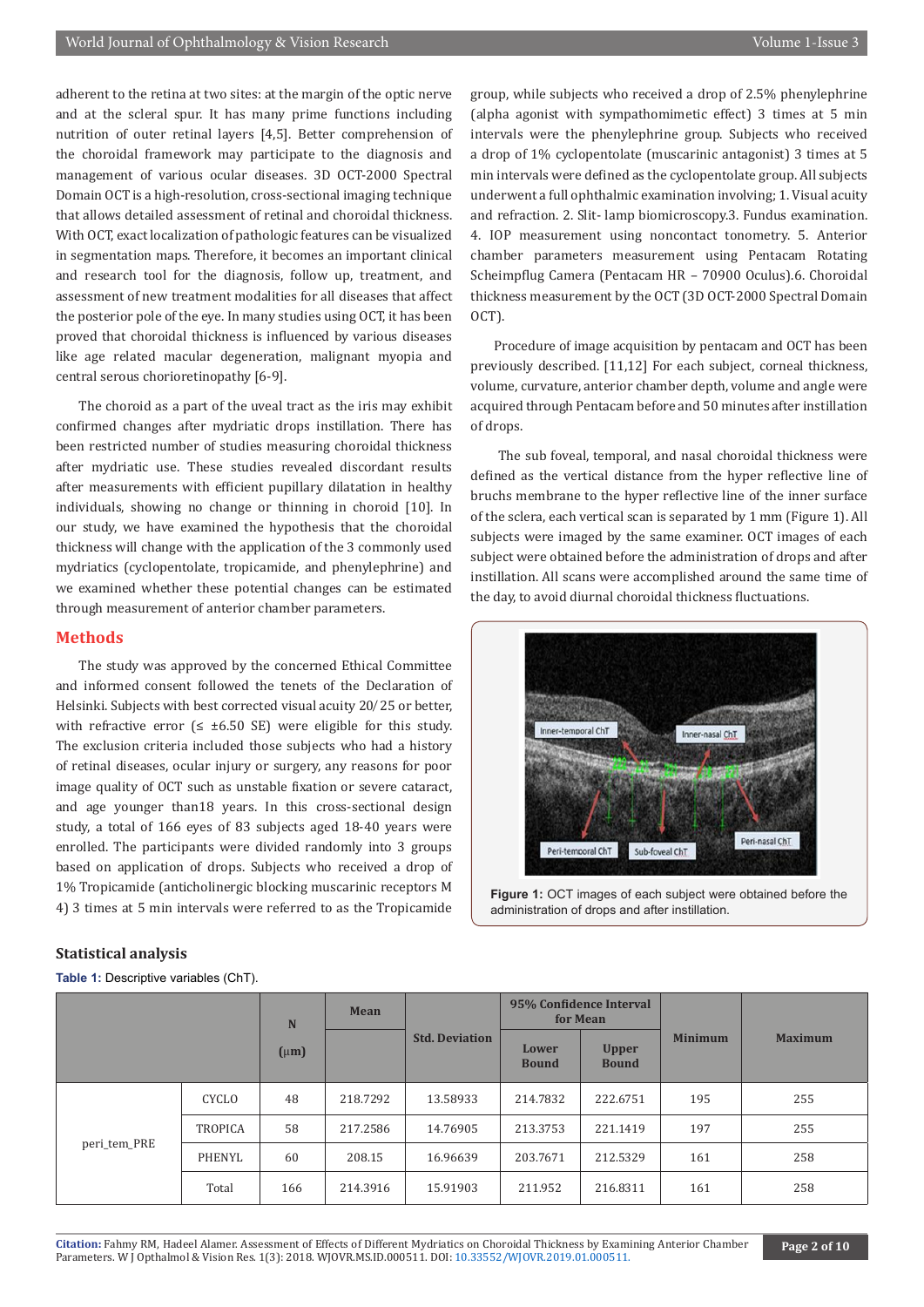|                | <b>CYCLO</b>   | 48  | 192.4167 | 16.37309 | 187.6624 | 197.1709 | 164 | 220 |
|----------------|----------------|-----|----------|----------|----------|----------|-----|-----|
|                | <b>TROPICA</b> | 58  | 193.6379 | 12.66533 | 190.3078 | 196.9681 | 170 | 230 |
| peri_tem_POST  | PHENYL         | 60  | 184.45   | 20.50583 | 179.1528 | 189.7472 | 115 | 236 |
|                | Total          | 166 | 189.9639 | 17.31137 | 187.3109 | 192.6168 | 115 | 236 |
|                | <b>CYCLO</b>   | 48  | 220.0625 | 13.79702 | 216.0563 | 224.0687 | 191 | 258 |
|                | <b>TROPICA</b> | 58  | 218.8276 | 19.62824 | 213.6666 | 223.9886 | 200 | 310 |
| inner_tem_PRE  | PHENYL         | 60  | 209.4333 | 15.98343 | 205.3044 | 213.5623 | 167 | 258 |
|                | Total          | 166 | 215.7892 | 17.37564 | 213.1264 | 218.4519 | 167 | 310 |
|                | <b>CYCLO</b>   | 48  | 195.3958 | 22.82844 | 188.7671 | 202.0245 | 161 | 303 |
|                | <b>TROPICA</b> | 58  | 194.3966 | 12.63376 | 191.0747 | 197.7184 | 172 | 233 |
| inner_tem_POST | <b>PHENYL</b>  | 60  | 185.0333 | 20.765   | 179.6692 | 190.3975 | 118 | 237 |
|                | Total          | 166 | 191.3012 | 19.50119 | 188.3127 | 194.2897 | 118 | 303 |
|                | <b>CYCLO</b>   | 48  | 222.6042 | 21.33396 | 216.4094 | 228.7989 | 191 | 333 |
|                | <b>TROPICA</b> | 58  | 216.7241 | 14.91942 | 212.8013 | 220.647  | 195 | 256 |
| subfoveal_PRE  | <b>PHENYL</b>  | 60  | 209.2333 | 15.74626 | 205.1656 | 213.301  | 168 | 250 |
|                | Total          | 166 | 215.7169 | 18.01778 | 212.9557 | 218.478  | 168 | 333 |
|                | <b>CYCLO</b>   | 48  | 195.5417 | 21.45055 | 189.3131 | 201.7703 | 160 | 286 |
|                | <b>TROPICA</b> | 58  | 195.7759 | 12.36299 | 192.5252 | 199.0265 | 169 | 227 |
| subfoveal_POST | <b>PHENYL</b>  | 60  | 185.3167 | 21.03467 | 179.8828 | 190.7505 | 115 | 236 |
|                | Total          | 166 | 191.9277 | 19.15663 | 188.992  | 194.8634 | 115 | 286 |
|                | <b>CYCLO</b>   | 48  | 222.0833 | 22.3472  | 215.5944 | 228.5723 | 191 | 334 |
|                | <b>TROPICA</b> | 58  | 216.431  | 15.75594 | 212.2882 | 220.5738 | 197 | 258 |
| inner_nas_PRE  | <b>PHENYL</b>  | 60  | 208.3667 | 14.98809 | 204.4948 | 212.2385 | 170 | 251 |
|                | Total          | 166 | 215.1506 | 18.4291  | 212.3264 | 217.9748 | 170 | 334 |
|                | <b>CYCLO</b>   | 48  | 195      | 23.19391 | 188.2652 | 201.7348 | 161 | 305 |
|                | <b>TROPICA</b> | 58  | 193.2414 | 12.88316 | 189.8539 | 196.6288 | 162 | 227 |
| inner_nas_POST | <b>PHENYL</b>  | 60  | 184.5167 | 21.53554 | 178.9534 | 190.0799 | 113 | 237 |
|                | Total          | 166 | 190.5964 | 19.94872 | 187.5393 | 193.6535 | 113 | 305 |
|                | <b>CYCLO</b>   | 48  | 219.1667 | 15.18304 | 214.758  | 223.5754 | 190 | 268 |
|                | <b>TROPICA</b> | 58  | 217      | 15.06594 | 213.0386 | 220.9614 | 198 | 258 |
| peri_nas_PRE   | <b>PHENYL</b>  | 60  | 208.5167 | 16.44456 | 204.2686 | 212.7647 | 171 | 255 |
|                | Total          | 166 | 214.5602 | 16.19631 | 212.0782 | 217.0423 | 171 | 268 |
|                | <b>CYCLO</b>   | 48  | 193.4375 | 17.00927 | 188.4985 | 198.3765 | 162 | 225 |
|                | <b>TROPICA</b> | 58  | 193.0172 | 12.15036 | 189.8225 | 196.212  | 169 | 225 |
| peri_nas_POST  | PHENYL         | 60  | 184.6333 | 20.57147 | 179.3192 | 189.9475 | 116 | 236 |
|                | Total          | 166 | 190.1084 | 17.37327 | 187.446  | 192.7708 | 116 | 236 |

**Table 2:** Descriptive variables (Anterior chamber parameters).

|                    |                | N   | Mean     | <b>Std. Deviation</b> |                    | 95% Confidence Interval for Mean | <b>Minimum</b> | <b>Maximum</b> |
|--------------------|----------------|-----|----------|-----------------------|--------------------|----------------------------------|----------------|----------------|
|                    |                |     |          |                       | <b>Lower Bound</b> | <b>Upper Bound</b>               |                |                |
|                    | CYCLO          | 48  | 557.9792 | 37.58819              | 547.0647           | 568.8936                         | 497            | 659            |
|                    | <b>TROPICA</b> | 58  | 556.7241 | 30.72332              | 548.6459           | 564.8024                         | 497            | 628            |
| $CT$ PRE $(\mu m)$ | PHENYL         | 60  | 546.55   | 34.07341              | 537.7479           | 555.3521                         | 492            | 645            |
|                    | Total          | 166 | 553.4096 | 34.2159               | 548.1662           | 558.6531                         | 492            | 659            |
|                    | <b>CYCLO</b>   | 48  | 563.0208 | 36.31745              | 552.4753           | 573.5663                         | 504            | 658            |
| $CT$ POST $(num)$  | <b>TROPICA</b> | 58  | 556.7241 | 28.34115              | 549.2722           | 564.1761                         | 508            | 605            |
|                    | <b>PHENYL</b>  | 60  | 553.2167 | 32.58995              | 544.7978           | 561.6355                         | 500            | 654            |
|                    | Total          | 166 | 557.2771 | 32.38305              | 552.3145           | 562.2397                         | 500            | 658            |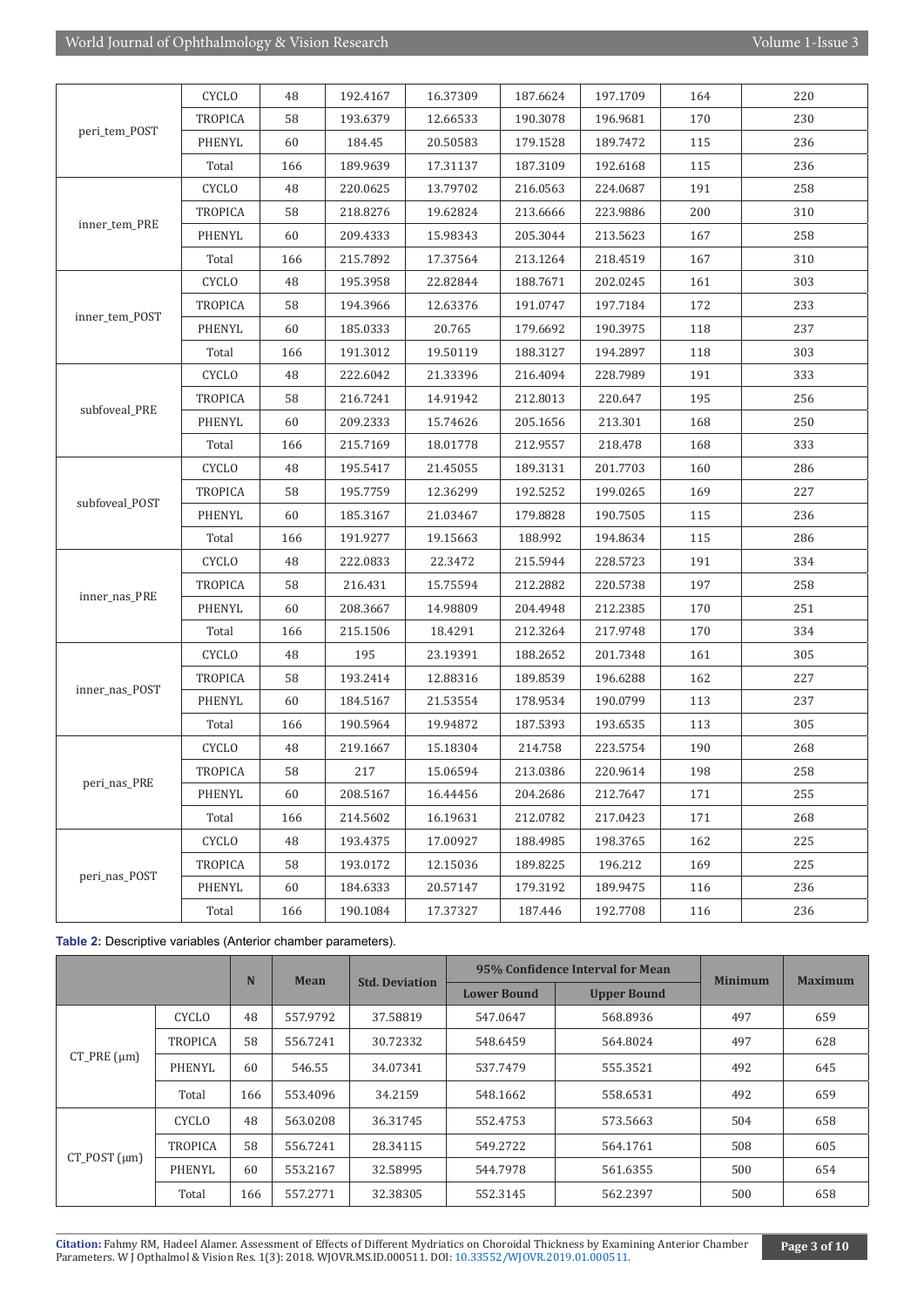|                              | <b>CYCLO</b>   | 48  | 60.4688  | 4.0416   | 59.2952  | 61.6423  | 51.5 | 69.9 |
|------------------------------|----------------|-----|----------|----------|----------|----------|------|------|
|                              | TROPICA        | 58  | 62.519   | 13.60656 | 58.9413  | 66.0966  | 54.1 | 161  |
| $CV\_PRE$ (mm <sup>3</sup> ) | PHENYL         | 60  | 59.2633  | 3.68151  | 58.3123  | 60.2144  | 51.5 | 69.3 |
|                              | Total          | 166 | 60.7494  | 8.68233  | 59.4189  | 62.0799  | 51.5 | 161  |
|                              | <b>CYCLO</b>   | 48  | 60.1813  | 4.65017  | 58.831   | 61.5315  | 46   | 69   |
| CV_POST                      | <b>TROPICA</b> | 58  | 62.0414  | 13.16794 | 58.579   | 65.5037  | 52.5 | 157  |
| (mm3)                        | PHENYL         | 60  | 59.48    | 3.6279   | 58.5428  | 60.4172  | 53.4 | 70.7 |
|                              | Total          | 166 | 60.5777  | 8.48545  | 59.2773  | 61.8781  | 46   | 157  |
|                              | <b>CYCLO</b>   | 48  | 42.7875  | 1.14884  | 42.4539  | 43.1211  | 40.1 | 45.2 |
| $CC_PRE(D)$                  | <b>TROPICA</b> | 58  | 42.6586  | 1.74276  | 42.2004  | 43.1169  | 39.7 | 46   |
|                              | PHENYL         | 60  | 43.2433  | 2.3796   | 42.6286  | 43.858   | 40.3 | 59.1 |
|                              | Total          | 166 | 42.9072  | 1.87534  | 42.6198  | 43.1946  | 39.7 | 59.1 |
|                              | <b>CYCLO</b>   | 48  | 42.6021  | 1.91283  | 42.0467  | 43.1575  | 32.7 | 45.4 |
| $CC_POST(D)$                 | <b>TROPICA</b> | 58  | 42.6207  | 1.80582  | 42.1459  | 43.0955  | 38.7 | 45.9 |
|                              | PHENYL         | 60  | 43.015   | 1.1558   | 42.7164  | 43.3136  | 40.3 | 45.3 |
|                              | Total          | 166 | 42.7578  | 1.63834  | 42.5068  | 43.0089  | 32.7 | 45.9 |
|                              | <b>CYCLO</b>   | 48  | 3.1102   | 0.256    | 3.0359   | 3.1845   | 2.5  | 3.74 |
|                              | <b>TROPICA</b> | 58  | 3.079    | 0.28814  | 3.0032   | 3.1547   | 2.37 | 3.65 |
| ACD_PRE (mm)                 | PHENYL         | 60  | 6.1028   | 23.61932 | 0.0013   | 12.2044  | 2.52 | 186  |
|                              | Total          | 166 | 4.181    | 14.19973 | 2.0049   | 6.357    | 2.37 | 186  |
|                              | <b>CYCLO</b>   | 48  | 3.1671   | 0.25283  | 3.0937   | 3.2405   | 2.5  | 3.84 |
| ACD_POST                     | <b>TROPICA</b> | 58  | 3.164    | 0.25606  | 3.0966   | 3.2313   | 2.64 | 3.8  |
| (mm)                         | PHENYL         | 60  | 3.0947   | 0.23134  | 3.0349   | 3.1544   | 2.52 | 3.65 |
|                              | Total          | 166 | 3.1398   | 0.2473   | 3.1019   | 3.1777   | 2.5  | 3.84 |
|                              | <b>CYCLO</b>   | 48  | 181.8125 | 33.13394 | 172.1914 | 191.4336 | 125  | 269  |
| ACV_PRE                      | <b>TROPICA</b> | 58  | 173.0345 | 28.53312 | 165.5321 | 180.5369 | 112  | 244  |
| (mm3)                        | PHENYL         | 60  | 175.0345 | 38.46369 | 165.0983 | 184.9707 | 3.07 | 308  |
|                              | Total          | 166 | 176.2956 | 33.70696 | 171.1301 | 181.4611 | 3.07 | 308  |
|                              | <b>CYCLO</b>   | 48  | 189.4167 | 33.6065  | 179.6584 | 199.175  | 107  | 267  |
| ACV_POST                     | <b>TROPICA</b> | 58  | 185.569  | 30.31652 | 177.5976 | 193.5403 | 112  | 275  |
| (mm3)                        | PHENYL         | 60  | 184.65   | 27.00836 | 177.673  | 191.627  | 125  | 247  |
|                              | Total          | 166 | 186.3494 | 30.06737 | 181.7417 | 190.9571 | 107  | 275  |
|                              | <b>CYCLO</b>   | 48  | 38.5104  | 4.23156  | 37.2817  | 39.7391  | 26.8 | 47.9 |
|                              | <b>TROPICA</b> | 58  | 38.3017  | 3.93212  | 37.2678  | 39.3356  | 30.9 | 47.1 |
| $ACA_PRE$ $(°)$              | PHENYL         | 60  | 39.3767  | 3.96341  | 38.3528  | 40.4005  | 26.7 | 49.9 |
|                              | Total          | 166 | 38.7506  | 4.03596  | 38.1321  | 39.3691  | 26.7 | 49.9 |
|                              | <b>CYCLO</b>   | 48  | 38.8604  | 6.50449  | 36.9717  | 40.7491  | 25.9 | 53.4 |
|                              | <b>TROPICA</b> | 58  | 46.2431  | 40.07739 | 35.7053  | 56.7809  | 20.4 | 196  |
| $ACA_POST(°)$                | PHENYL         | 60  | 39.15    | 5.25007  | 37.7938  | 40.5062  | 26   | 49   |
|                              | Total          | 166 | 41.5446  | 24.26349 | 37.8263  | 45.2629  | 20.4 | 196  |

All data analyses were performed by using the Statistical Package for the Social Sciences (SPSS) for Windows version 20.0. All variables were presented as mean ± standard deviation (Table 1-2). A Paired  $t$ -test was done to compare the measurements of anterior chamber parameters and choroidal thickness (ChT) of the Tropicamide group (Table 3), Phenylephrine group (Table 4) and

Cyclopentolate group (Table 5). The Homogeneity of variances was confirmed by using Levene's test. For parametric statistics, the data were normally distributed and were analyzed using one-way ANOVA test (Table 6) to compare the groups. When a significant result was obtained, the Tukey test was used for Post hoc comparisons (Table 7). A  $p$  value < 0.05 was considered statistically significant.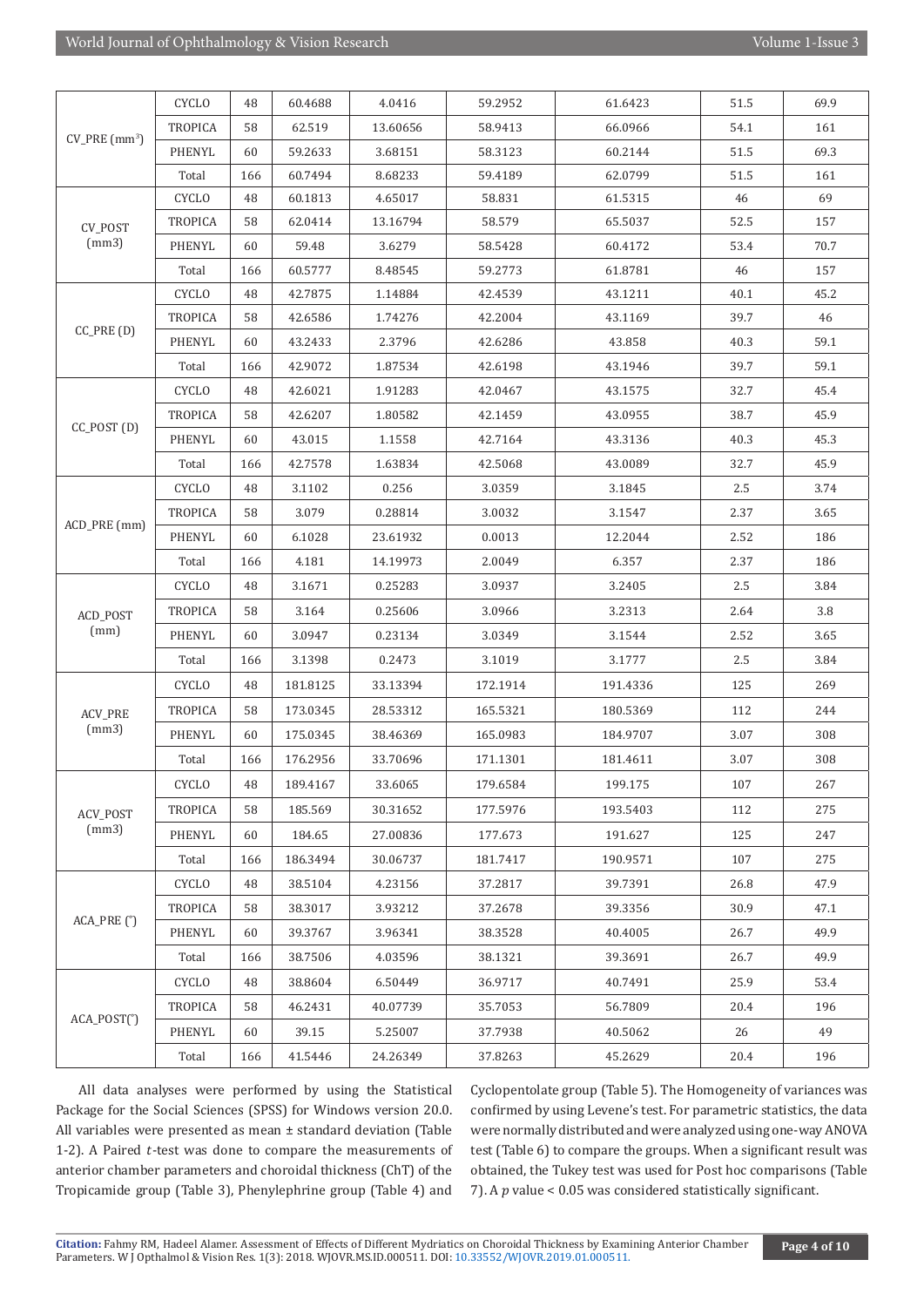#### **Table 3:** Paired *t-*test (Tropicamide group).

|         |                       | Mean         | 95% Confidence Interval of the<br><b>Difference</b><br><b>Std. Deviation</b> |             | t            | df       | Sig. (2-tailed) |          |
|---------|-----------------------|--------------|------------------------------------------------------------------------------|-------------|--------------|----------|-----------------|----------|
|         |                       |              |                                                                              | Lower       | <b>Upper</b> |          |                 |          |
| Pair 1  | CT PRE - POST         | $\mathbf{0}$ | 17.89639                                                                     | -4.70562    | 4.70562      | $\Omega$ | 57              | 1        |
| Pair 2  | <b>CV PRE - POST</b>  | 0.47759      | 18.96852                                                                     | -4.50993    | 5.4651       | 0.192    | 57              | 0.849    |
| Pair 3  | <b>CC PRE - POST</b>  | 0.03793      | 0.24909                                                                      | $-0.02756$  | 0.10343      | 1.16     | 57              | 0.251    |
| Pair 4  | ACD PRE - POST        | $-0.085$     | 0.08146                                                                      | $-0.10642$  | $-0.06358$   | $-7.947$ | 57              | $.000**$ |
| Pair 5  | <b>ACV PRE - POST</b> | $-12.53448$  | 16.57436                                                                     | $-16.89249$ | $-8.17648$   | $-5.759$ | 57              | $.000**$ |
| Pair 6  | <b>ACA PRE - POST</b> | $-7.94138$   | 39.70284                                                                     | $-18.38071$ | 2.49795      | $-1.523$ | 57              | 0.133    |
| Pair 7  | peri tem PRE-POST     | 23.62069     | 19.34709                                                                     | 18.53363    | 28.70775     | 9.298    | 57              | $.000**$ |
| Pair 8  | inner tem PRE-POST    | 24.43103     | 22.58171                                                                     | 18.49348    | 30.36859     | 8.239    | 57              | $.000**$ |
| Pair 9  | Sub foveal PRE-POST   | 20.94828     | 19.27677                                                                     | 15.87971    | 26.01684     | 8.276    | 57              | $.000**$ |
| Pair 10 | Inner nas PRE-POST    | 23.18966     | 20.22458                                                                     | 17.87187    | 28.50744     | 8.732    | 57              | $.000**$ |
| Pair 11 | peri_nas_PRE-POST     | 23.98276     | 19.50753                                                                     | 18.85352    | 29.112       | 9.363    | 57              | $.000**$ |

\* Significant. \* \*. Highly significant.

**Table 4:** Paired t-test (Phenylephrine group).

|         |                      | <b>Mean</b> | 95% Confidence Interval of the<br><b>Difference</b><br><b>Std. Deviation</b> |             | t            | df       | Sig. (2-tailed) |          |
|---------|----------------------|-------------|------------------------------------------------------------------------------|-------------|--------------|----------|-----------------|----------|
|         |                      |             |                                                                              | Lower       | <b>Upper</b> |          |                 |          |
| Pair 1  | CT PRE - POST        | $-5.81395$  | 16.92175                                                                     | $-11.0217$  | $-0.60621$   | $-2.253$ | 42              | $.030*$  |
| Pair 2  | <b>CV PRE - POST</b> | $-0.21628$  | 0.94565                                                                      | $-0.50731$  | 0.07475      | $-1.5$   | 42              | 0.141    |
| Pair 3  | CC PRE - POST        | 0.35116     | 2.57195                                                                      | $-0.44037$  | 1.14269      | 0.895    | 42              | 0.376    |
| Pair 4  | <b>ACD PRE-POST</b>  | 4.22047     | 27.90503                                                                     | $-4.36744$  | 12.80837     | 0.992    | 42              | 0.327    |
| Pair 5  | <b>ACV PRE-POST</b>  | $-11.81233$ | 26.15752                                                                     | $-19.86242$ | $-3.76223$   | $-2.961$ | 42              | $.005**$ |
| Pair 6  | ACA PRE - POST       | 0.80465     | 4.94055                                                                      | $-0.71583$  | 2.32513      | 1.068    | 42              | 0.292    |
| Pair 7  | peri tem PRE-POST    | 24.32558    | 14.912                                                                       | 19.73635    | 28.91482     | 10.697   | 42              | $.000**$ |
| Pair 8  | inner tem PRE-POST   | 25.97674    | 13.80043                                                                     | 21.7296     | 30.22389     | 12.343   | 42              | $.000**$ |
| Pair 9  | subfoveal PRE-POST   | 25.2093     | 14.2621                                                                      | 20.82008    | 29.59853     | 11.591   | 42              | $.000**$ |
| Pair 10 | inner nas PRE-POST   | 24.83721    | 16.18925                                                                     | 19.85489    | 29.81953     | 10.06    | 42              | $.000**$ |
| Pair 11 | peri nas PRE-POST    | 24.76744    | 16.4575                                                                      | 19.70257    | 29.83231     | 9.869    | 42              | $.000**$ |

**Table 5:** Paired *t-*test (Cyclopentolate group).

|         |                       | Mean       | <b>Std. Deviation</b> | 95% Confidence Interval of the Dif-<br>ference | t            | df       | Sig. (2-tailed) |          |
|---------|-----------------------|------------|-----------------------|------------------------------------------------|--------------|----------|-----------------|----------|
|         |                       |            |                       | Lower                                          | <b>Upper</b> |          |                 |          |
| Pair 1  | <b>CT PRE - POST</b>  | $-5.04167$ | 15.44098              | $-9.52526$                                     | $-0.55807$   | $-2.262$ | 47              | $.028*$  |
| Pair 2  | CV PRE - POST         | 0.2875     | 2.45293               | $-0.42476$                                     | 0.99976      | 0.812    | 47              | 0.421    |
| Pair 3  | <b>CC PRE - POST</b>  | 0.18542    | 1.47979               | $-0.24427$                                     | 0.6151       | 0.868    | 47              | 0.39     |
| Pair 4  | ACD PRE - POST        | $-0.05688$ | 0.14569               | $-0.09918$                                     | $-0.01457$   | $-2.705$ | 47              | $.009**$ |
| Pair 5  | <b>ACV PRE - POST</b> | $-7.60417$ | 17.84417              | $-12.78557$                                    | $-2.42276$   | $-2.952$ | 47              | $.005**$ |
| Pair 6  | ACA PRE - POST        | $-0.35$    | 6.10967               | $-2.12406$                                     | 1.42406      | $-0.397$ | 47              | 0.693    |
| Pair 7  | peri tem PRE-POST     | 26.3125    | 18.79357              | 20.85542                                       | 31.76958     | 9.7      | 47              | $.000**$ |
| Pair 8  | inner tem PRE-POST    | 24.66667   | 25.09754              | 17.3791                                        | 31.95423     | 6.809    | 47              | $.000**$ |
| Pair 9  | subfoveal PRE-POST    | 27.0625    | 27.64933              | 19.03397                                       | 35.09103     | 6.781    | 47              | $.000**$ |
| Pair 10 | inner nas PRE-POST    | 27.08333   | 20.56627              | 21.11151                                       | 33.05516     | 9.124    | 47              | $.000**$ |
| Pair 11 | peri_nas_PRE-POST     | 25.72917   | 20.53408              | 19.76669                                       | 31.69164     | 8.681    | 47              | $.000**$ |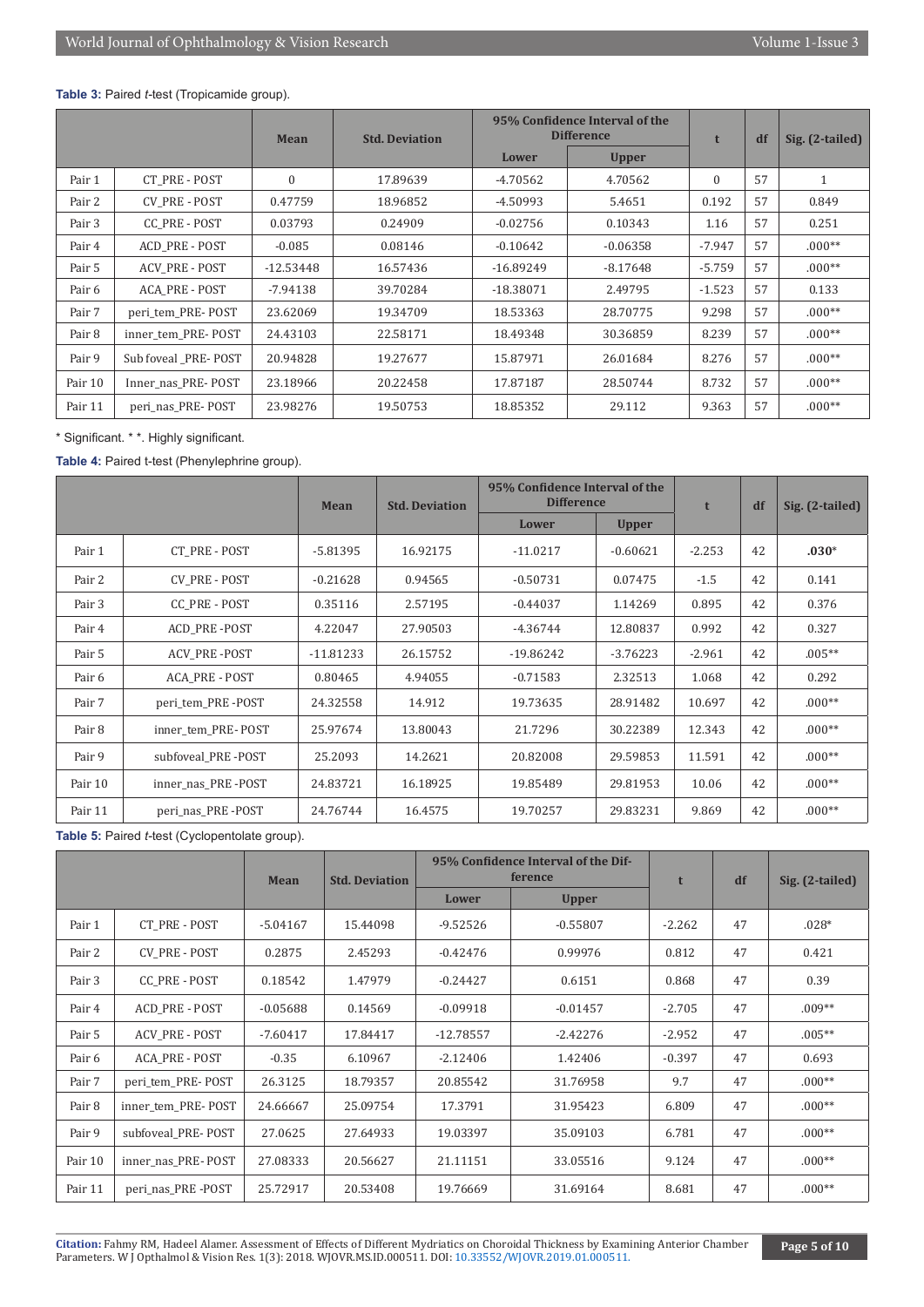#### **Table 6:** One-way ANOVA test.

|                |                       | <b>Sum of Squares</b> | df             | <b>Mean Square</b> | Sig.     |
|----------------|-----------------------|-----------------------|----------------|--------------------|----------|
|                | Between Groups        | 3717.298              | 2              | 1858.649           | $.001**$ |
| peri tem PRE   | Within Groups         | 38096.25              | 163            | 233.719            |          |
|                | Total                 | 41813.548             | 165            |                    |          |
|                | <b>Between Groups</b> | 2895.87               | 2              | 1447.935           | $.007**$ |
| peri_tem_POST  | Within Groups         | 46551.913             | 163            | 285.595            |          |
|                | Total                 | 49447.783             | 165            |                    |          |
|                | Between Groups        | 3835.799              | 2              | 1917.899           | $.001**$ |
| inner_tem_PRE  | Within Groups         | 45979.822             | 163            | 282.085            |          |
|                | Total                 | 49815.62              | 165            |                    |          |
|                | <b>Between Groups</b> | 3717.648              | 2              | 1858.824           | $.007**$ |
| innet_tem_POST | Within Groups         | 59031.292             | 163            | 362.155            |          |
|                | Total                 | 62748.94              | 165            |                    |          |
|                | Between Groups        | 4857.894              | $\overline{2}$ | 2428.947           | $.000**$ |
| subfoveal_PRE  | Within Groups         | 48707.799             | 163            | 298.821            |          |
|                | Total                 | 53565.693             | 165            |                    |          |
|                | Between Groups        | 4108.146              | $\overline{2}$ | 2054.073           | $.003**$ |
| subfoveal_POST | Within Groups         | 56442.986             | 163            | 346.276            |          |
|                | Total                 | 60551.133             | 165            |                    |          |
|                | <b>Between Groups</b> | 5163.411              | 2              | 2581.705           | $.000**$ |
| inner_nas_PRE  | Within Groups         | 50875.824             | 163            | 312.122            |          |
|                | Total                 | 56039.235             | 165            |                    |          |
|                | <b>Between Groups</b> | 3554.354              | $\overline{2}$ | 1777.177           | $.011**$ |
| inner_nas_POST | Within Groups         | 62107.604             | 163            | 381.028            |          |
|                | Total                 | 65661.958             | 165            |                    |          |
|                | <b>Between Groups</b> | 3555.248              | 2              | 1777.624           | $.001**$ |
| peri_nas_PRE   | Within Groups         | 39727.65              | 163            | 243.728            |          |
|                | Total                 | 43282.898             | 165            |                    |          |
|                | <b>Between Groups</b> | 2821.32               | 2              | 1410.66            | $.009**$ |
| peri_nas_POST  | Within Groups         | 46980.729             | 163            | 288.225            |          |
|                | Total                 | 49802.048             | 165            |                    |          |

#### **Table 7:** Post Hoc Test.

|                           |                |                |                              |          | 95% Confidence Interval |                    |  |
|---------------------------|----------------|----------------|------------------------------|----------|-------------------------|--------------------|--|
| <b>Dependent Variable</b> | (I) Groups     | (I) Groups     | <b>Mean Difference (I-J)</b> | Sig.     | <b>Lower Bound</b>      | <b>Upper Bound</b> |  |
|                           |                | <b>TROPICA</b> | 1.47055                      | 0.875    | $-5.5854$               | 8.5265             |  |
|                           | CYCLO          | PHENYL         | 10.57917*                    | $.001**$ | 3.5767                  | 17.5817            |  |
|                           |                | <b>CYCLO</b>   | $-1.47055$                   | 0.875    | $-8.5265$               | 5.5854             |  |
| peri_tem_PRE              | <b>TROPICA</b> | PHENYL         | 9.10862*                     | $.004**$ | 2.4499                  | 15.7673            |  |
|                           | PHENYL         | <b>CYCLO</b>   | $-10.57917*$                 | $.001**$ | $-17.5817$              | $-3.5767$          |  |
|                           |                | <b>TROPICA</b> | $-9.10862*$                  | $.004**$ | $-15.7673$              | $-2.4499$          |  |
|                           | <b>CYCLO</b>   | <b>TROPICA</b> | $-1.22126$                   | 0.927    | $-9.0211$               | 6.5785             |  |
|                           |                | PHENYL         | 7.96667*                     | $.042**$ | 0.226                   | 15.7074            |  |
| peri_tem_POST             | <b>TROPICA</b> | <b>CYCLO</b>   | 1.22126                      | 0.927    | $-6.5785$               | 9.0211             |  |
|                           |                | PHENYL         | 9.18793*                     | $.010**$ | 1.8273                  | 16.5486            |  |
|                           | PHENYL         | <b>CYCLO</b>   | $-7.96667*$                  | $.042*$  | $-15.7074$              | $-0.226$           |  |
|                           |                | <b>TROPICA</b> | $-9.18793*$                  | $.010**$ | $-16.5486$              | $-1.8273$          |  |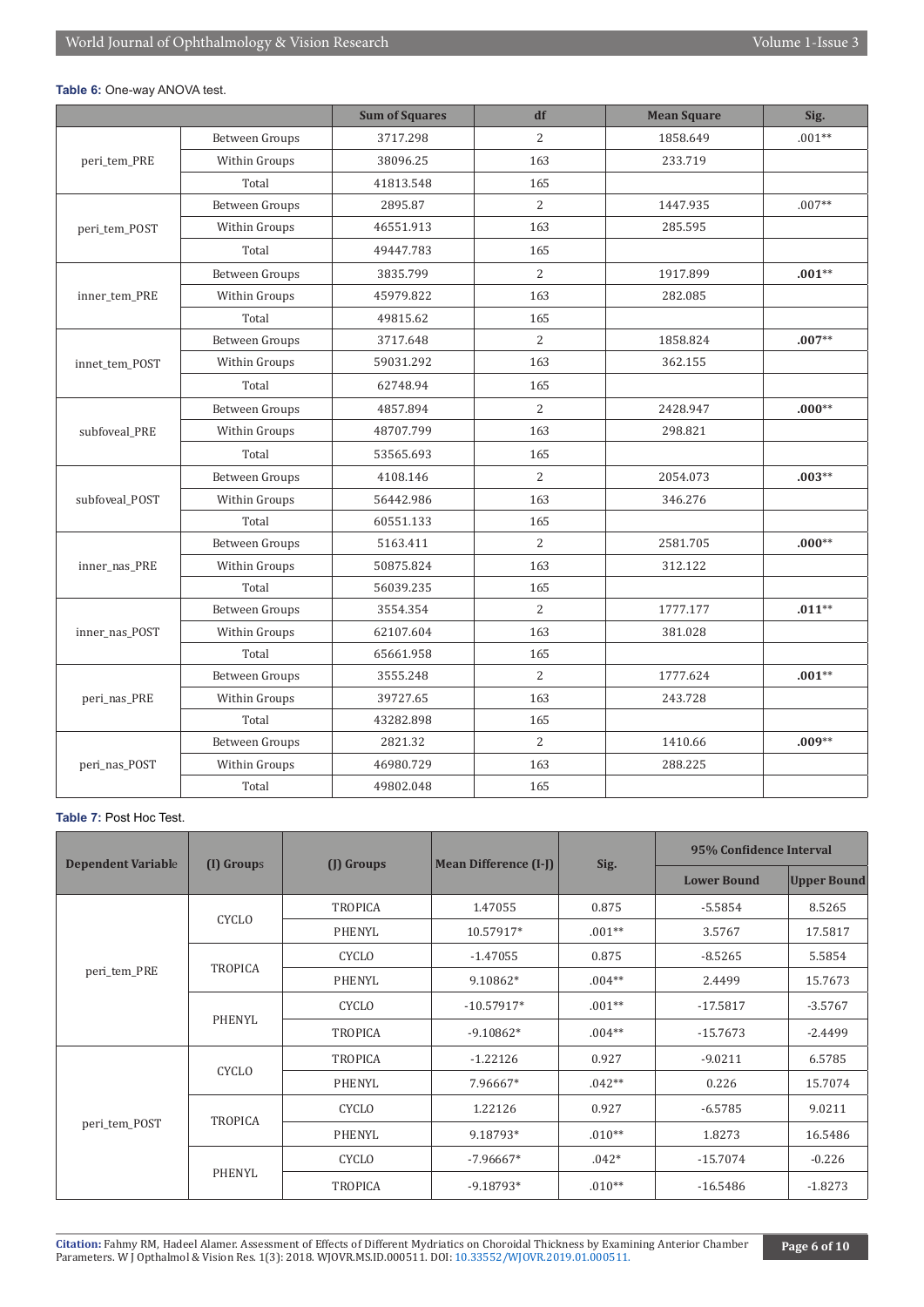|                | <b>CYCLO</b>   | TROPICA        | 1.23491      | 0.925    | $-6.5168$  | 8.9866    |
|----------------|----------------|----------------|--------------|----------|------------|-----------|
|                |                | PHENYL         | 10.62917*    | $.004**$ | 2.9362     | 18.3222   |
|                |                | <b>CYCLO</b>   | $-1.23491$   | 0.925    | $-8.9866$  | 6.5168    |
| inner_tem_PRE  | <b>TROPICA</b> | PHENYL         | 9.39425*     | $.008**$ | 2.079      | 16.7095   |
|                | PHENYL         | <b>CYCLO</b>   | $-10.62917*$ | $.004**$ | $-18.3222$ | $-2.9362$ |
|                |                | <b>TROPICA</b> | $-9.39425*$  | $.008**$ | $-16.7095$ | $-2.079$  |
|                |                | TROPICA        | 0.99928      | 0.961    | $-7.784$   | 9.7825    |
|                | <b>CYCLO</b>   | PHENYL         | 10.36250*    | $.015**$ | 1.6458     | 19.0792   |
|                |                | <b>CYCLO</b>   | $-0.99928$   | 0.961    | $-9.7825$  | 7.784     |
| innet_tem_POST | <b>TROPICA</b> | PHENYL         | 9.36322*     | $.023**$ | 1.0745     | 17.652    |
|                |                | <b>CYCLO</b>   | $-10.36250*$ | $.015**$ | $-19.0792$ | $-1.6458$ |
|                | PHENYL         | TROPICA        | $-9.36322*$  | $.023**$ | $-17.652$  | $-1.0745$ |
|                |                | <b>TROPICA</b> | 5.88003      | 0.192    | $-2.0983$  | 13.8584   |
|                | <b>CYCLO</b>   | PHENYL         | 13.37083*    | $.000**$ | 5.4529     | 21.2888   |
|                |                | <b>CYCLO</b>   | $-5.88003$   | 0.192    | -13.8584   | 2.0983    |
| subfoveal_PRE  | <b>TROPICA</b> | PHENYL         | 7.4908       | 0.052    | $-0.0384$  | 15.02     |
|                |                | <b>CYCLO</b>   | $-13.37083*$ | $.000**$ | $-21.2888$ | $-5.4529$ |
|                | PHENYL         | <b>TROPICA</b> | $-7.4908$    | 0.052    | $-15.02$   | 0.0384    |
|                |                | <b>TROPICA</b> | $-0.2342$    | 0.998    | $-8.8227$  | 8.3543    |
|                | <b>CYCLO</b>   | PHENYL         | 10.22500*    | $.014**$ | 1.7015     | 18.7485   |
|                |                | <b>CYCLO</b>   | 0.2342       | 0.998    | $-8.3543$  | 8.8227    |
| subfoveal_POST | <b>TROPICA</b> | PHENYL         | 10.45920*    | $.007**$ | 2.3542     | 18.5642   |
|                |                | <b>CYCLO</b>   | $-10.22500*$ | $.014**$ | $-18.7485$ | $-1.7015$ |
|                | PHENYL         | TROPICA        | $-10.45920*$ | $.007**$ | $-18.5642$ | $-2.3542$ |
|                |                | <b>TROPICA</b> | 5.6523       | 0.232    | $-2.5017$  | 13.8063   |
|                | <b>CYCLO</b>   | PHENYL         | 13.71667*    | $.000**$ | 5.6245     | 21.8089   |
| inner nas PRE  | <b>TROPICA</b> | <b>CYCLO</b>   | $-5.6523$    | 0.232    | $-13.8063$ | 2.5017    |
|                |                | PHENYL         | 8.06437*     | $.038*$  | 0.3695     | 15.7593   |
|                | PHENYL         | <b>CYCLO</b>   | $-13.71667*$ | $.000**$ | $-21.8089$ | $-5.6245$ |
|                |                | <b>TROPICA</b> | $-8.06437*$  | $.038*$  | $-15.7593$ | $-0.3695$ |
|                | <b>CYCLO</b>   | <b>TROPICA</b> | 1.75862      | 0.889    | $-7.2506$  | 10.7678   |
|                |                | PHENYL         | 10.48333*    | $.017**$ | 1.5424     | 19.4243   |
| inner_nas_POST | <b>TROPICA</b> | <b>CYCLO</b>   | $-1.75862$   | 0.889    | $-10.7678$ | 7.2506    |
|                |                | PHENYL         | 8.72471*     | $.043*$  | 0.2227     | 17.2267   |
|                | PHENYL         | <b>CYCLO</b>   | $-10.48333*$ | $.017**$ | $-19.4243$ | $-1.5424$ |
|                |                | <b>TROPICA</b> | $-8.72471*$  | $.043*$  | $-17.2267$ | $-0.2227$ |
| peri_nas_PRE   | <b>CYCLO</b>   | TROPICA        | 2.16667      | 0.757    | $-5.0388$  | 9.3721    |
|                |                | PHENYL         | 10.65000*    | $.002**$ | 3.4991     | 17.8009   |
|                | <b>TROPICA</b> | <b>CYCLO</b>   | $-2.16667$   | 0.757    | $-9.3721$  | 5.0388    |
|                |                | PHENYL         | 8.48333*     | $.010**$ | 1.6836     | 15.2831   |
|                | PHENYL         | <b>CYCLO</b>   | $-10.65000*$ | $.002**$ | $-17.8009$ | $-3.4991$ |
|                |                | TROPICA        | $-8.48333*$  | $.010**$ | $-15.2831$ | $-1.6836$ |
| peri_nas_POST  | <b>CYCLO</b>   | <b>TROPICA</b> | 0.42026      | 0.991    | $-7.4154$  | 8.2559    |
|                |                | PHENYL         | 8.80417*     | $.022**$ | 1.0279     | 16.5804   |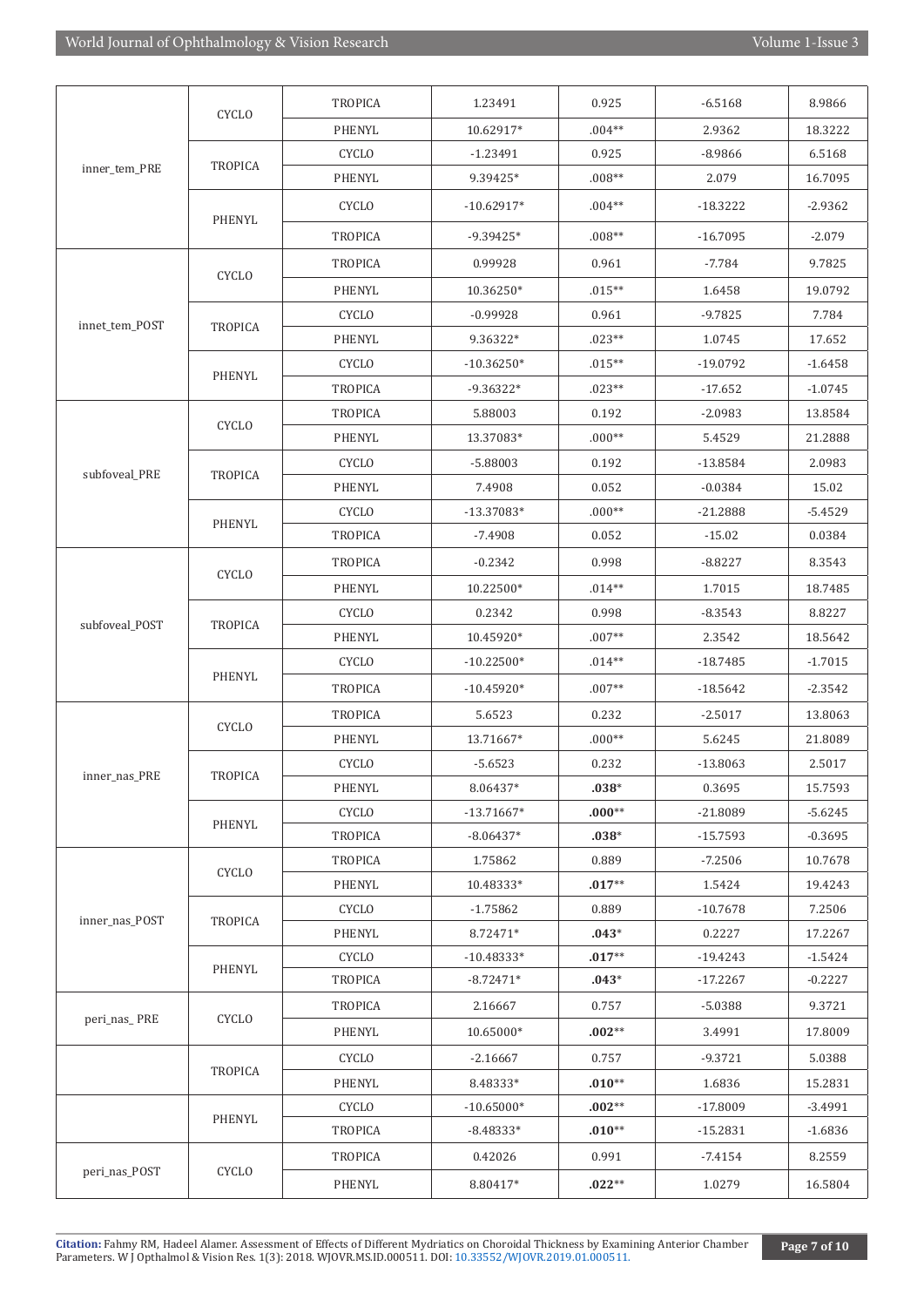|  | <b>TROPICA</b> | CYCLO          | $-0.42026$  | 0.991    | $-8.2559$  | 7.4154    |
|--|----------------|----------------|-------------|----------|------------|-----------|
|  |                | PHENYL         | 8.38391*    | $.022**$ | 0.9894     | 15.7784   |
|  | <b>PHENYL</b>  | CYCLO          | $-8.80417*$ | $.022**$ | $-16.5804$ | $-1.0279$ |
|  |                | <b>TROPICA</b> | $-8.38391*$ | $.022**$ | $-15.7784$ | $-0.9894$ |

#### **Result**

#### **Demographic data**

The mean age was 21.6±1.6 years (age range:18-23 years). The subjects were divided randomly into 3 groups based on the application of the drops. Groups were comprised of tropicamide group  $(n=58;34.7\%)$ , the phenylephrine group  $(n=60;35.9\%)$ , and cyclopentolate group (n=48;28.7%). The mean spherical equivalent was measured as -1.37±1.73 diopters in the tropicamide group, -1.46±1.83 diopters in the phenylephrine group, and -1.62±1.63 diopters in the cyclopentolate group. There were no significant differences in the demographic characteristics and ocular parameters between the 3 groups. Demographics data in all groups were summarized in (Table 8), including the mean age, best corrected visual acuity, and the spherical equivalent power.

|  |  | Table 8: Demographic data. |  |
|--|--|----------------------------|--|
|--|--|----------------------------|--|

| Cyclopentolate   | <b>Phenylephrine</b> | <b>Tropicamide</b> |                |
|------------------|----------------------|--------------------|----------------|
| $n = 48$         | $n = 60$             | $n = 58$           |                |
| $21.8 \pm 2.2$   | $21.4 \pm 1.1$       | $21.8 \pm 1.6$     | Age (year)     |
| $\theta$         |                      |                    | BCVA (log Mar) |
| $-1.62 \pm 1.63$ | $-1.46 \pm 1.83$     | $-1.37 \pm 1.73$   | SEQ (diopters) |

BCVA: Best Corrected Visual Acuity (0.00 in log Mar = Snellen score of 6/6 = (20/20)); SEQ: mean spherical equivalent. Variables are expressed as mean± standard deviation.

#### **Anterior chamber parameters**

The Corneal thickness in tropicamide group showed no significant difference from 556.72±30.72 µm at baseline to 556.72±28.34 µm after drug administration, corneal thickness increased from 546.55 ± 30.07 µm to 553.21±32.58 µm in the phenylephrine group and increased from 557,97±37.58 µm to 563.02± 36.31 µm in the cyclopentolate group. Moreover, the corneal volume in tropicamide group showed no significant change from 62.51 ± 13.6 mm3 at baseline to 62.04 ± 13.16 mm3 after drug administration, from 59.26 ± 3.68 mm3 to 59.48 ± 3.62 mm 3in the phenylephrine group, and from  $60.46 \pm 4.04$  mm3 to  $60.18 \pm 4.65$ mm3 in the cyclopentolate group.

 When it comes to the corneal curvature in tropicamide group it showed no significant change from 42.65± 1.74 Diopters (D) at baseline to  $42.62 \pm 1.91$  D after drug administration, from  $43.24 \pm$ 2.37 D to  $43.01 \pm 1.15$  D in the phenylephrine group, and from  $42.78$  $\pm$  1.14 D to 42.60  $\pm$  1.91 D in the cyclopentolate group.

The results showed that there are no significant changes in the corneal thickness, volume, and curvature after drops instillation in the 3 groups.

 The anterior chamber depth showed no significant changes from  $3.07 \pm 0.28$  mm at baseline to  $3.16 \pm 0.25$  mm after drug administration in the tropicamide group. Anterior chamber depth decreased from  $6.10 \pm 23.61$  mm to  $3.09 \pm 0.23$  mm in the phenylephrine group. However, it showed no changes from  $3.11 \pm$ 0.25 mm to  $3.16 \pm 0.25$  mm in the cyclopentolate group.

 However, the anterior chamber volume increased from  $173.03+28.35$  mm<sup>3</sup> at baseline to  $185.56 + 30.31$  mm<sup>3</sup> after drops administration in tropicamide group, from 175.03 ± 38.46  $mm<sup>3</sup>$  to 184.65 $\pm$ 27 mm<sup>3</sup> in the phenylephrine group, and from  $181.81\pm33.13$  mm<sup>3</sup> to  $189.41\pm33.6$  mm<sup>3</sup> in the cyclopentolate group, respectively. The results showed that the ACV increased significantly in the all groups (p=0.000).

 Furthermore, the angle of the anterior chamber in tropicamide group increased from 38.30±3.93˚ at baseline to 46.24±40.07˚after drug administrations, the angle of the anterior chamber showed no significant change from  $39.37 \pm 3.96^{\circ}$  to  $39.15 \pm 5.25^{\circ}$  in the phenylephrine group, and from  $38.51 \pm 4.23$ ° to  $38.86 \pm 6.50$ ° in the cyclopentolate group.

#### **Choroidal thickness**

Concerning the peri-temporal choroidal thickness, we found that there was a significant choroidal thinning in all groups,  $(p =$ 0.00). The measurement before and after drops instillation were  $217.25\pm14.76\mu$  and  $193.63\pm12.66\mu$  in the tropicamide group, 208.15  $\pm$  16.96µ and 184.65 $\pm$ 27µ in the phenylephrine group, 218.72 $\pm$ 13.58  $\mu$  and 192.41 $\pm$ 16.37 $\mu$  in the cyclopentolate group, respectively.

 The subfoveal choroidal thickness measurement before and after drops instillation were,  $216.72 \pm 14.91 \mu$  and  $195.77 \pm 36 \mu$  in the tropicamide group,  $209.23 \pm 15.74$   $\mu$  and  $185.31 \pm 21.03 \mu$  in the phenylephrine group, 222.60±21.33µ and 195.54±21.45µ in the cyclopentolate group, respectively. These results indicate that the subfoveal choroidal thickness decrease significantly in all groups,  $(p=0.00)$ .

 Moreover, the peri-nasal choroidal thickness measurement demonstrated a significant reduction in the thickness before and after drops instillation in all groups, (p=0.00). Changes in the anterior chamber parameters and choroidal thickness before and after drops instillation in all groups are demonstrated in (Table 9).

**Table 9:** Changes of anterior chamber parameters and choroidal thickness before and after drops instillation.

| Cyclopentolate     | Phenylephrine      | <b>Tropicamide</b> |                         |
|--------------------|--------------------|--------------------|-------------------------|
| $n = 48$           | $n = 60$           | $n = 58$           |                         |
|                    |                    |                    | $CT \, (\mu m)$         |
| $557.97 \pm 37.58$ | $557.97 \pm 37.58$ | $557.97 \pm 37.58$ | <b>Before</b>           |
| $563.02 \pm 36.31$ | $563.02 \pm 36.31$ | $563.02 \pm 36.31$ | After                   |
| 0.28               | 0.28               | 0.28               | $P$ value               |
|                    |                    |                    | $CV$ (mm <sup>3</sup> ) |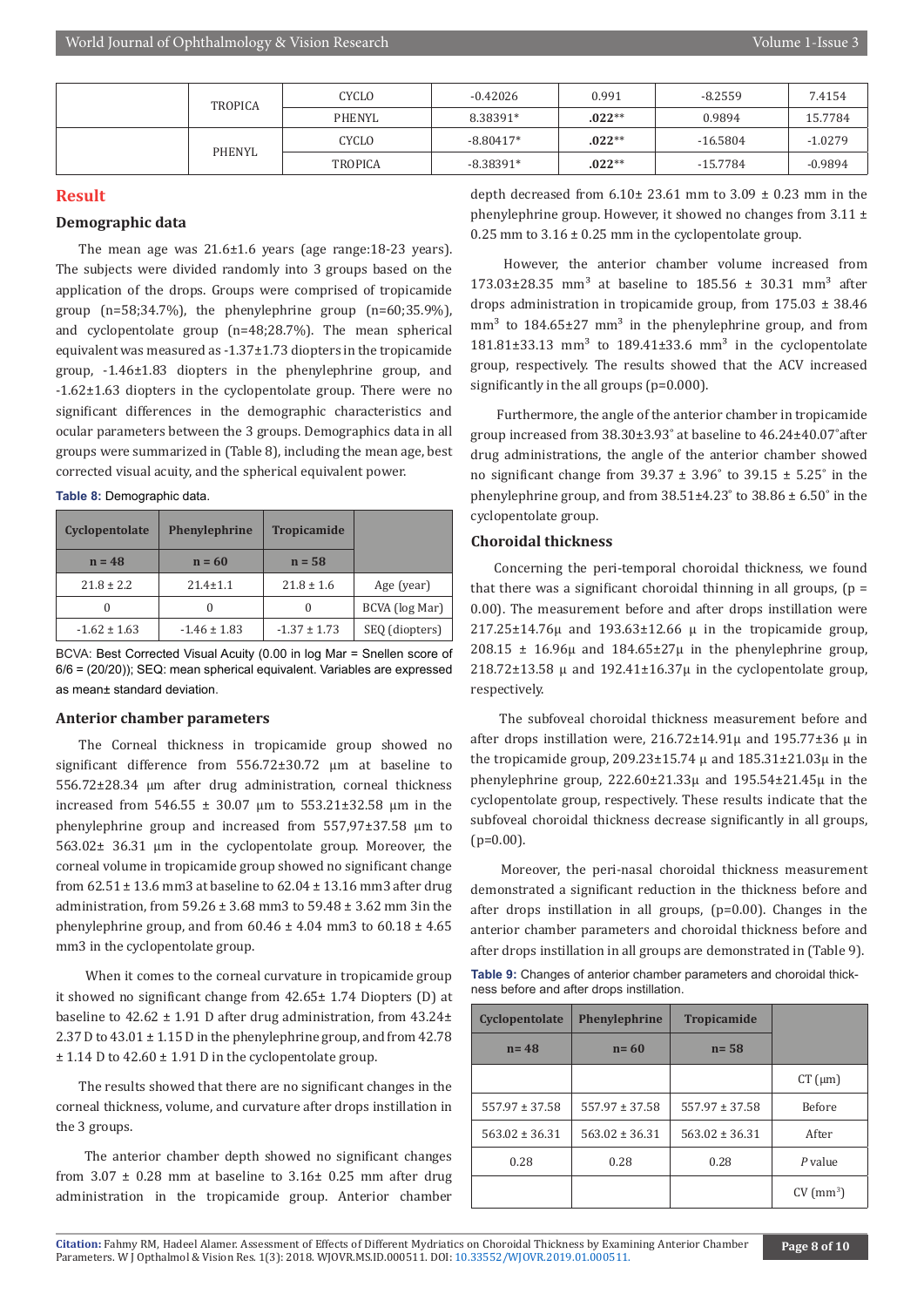| $60.46 \pm 4.04$   | $60.46 \pm 4.04$   | $60.46 \pm 4.04$   | Before                         |
|--------------------|--------------------|--------------------|--------------------------------|
| $60.18 \pm 4.65$   | $60.18 \pm 4.65$   | $60.18 \pm 4.65$   | After                          |
| 0.42               | 0.42               | 0.42               | P value                        |
|                    |                    |                    | CC(D)                          |
| $42.78 \pm 1.14$   | $42.78 \pm 1.14$   | $42.78 \pm 1.14$   | Before                         |
| $42.6 \pm 1.91$    | $42.6 \pm 1.91$    | $42.6 \pm 1.91$    | After                          |
| 0.39               | 0.39               | 0.39               | $P$ value                      |
|                    |                    |                    | $ACV$ (mm <sup>3</sup> )       |
| $173.03 \pm 28.53$ | $173.03 \pm 28.53$ | $173.03 \pm 28.53$ | Before                         |
| $185.56 \pm 30.31$ | $185.56 \pm 30.31$ | $185.56 \pm 30.31$ | After                          |
| 0                  | $\mathbf{0}$       | $\mathbf{0}$       | $P$ value                      |
|                    |                    |                    | $ACD$ (mm)                     |
| $3.11 \pm 0.25$    | $6.1 \pm 23.61$    | $3.07 \pm 0.28$    | Before                         |
| $3.16 \pm 0.25$    | $3.09 \pm 0.23$    | $3.16 \pm 0.25$    | After                          |
| 0.009              | 0.009              | 0.009              | $P$ value                      |
|                    |                    |                    | ACA <sup>°</sup>               |
| $38.51 \pm 4.23$   | $38.51 \pm 4.23$   | $38.51 \pm 4.23$   | Before                         |
| $38.86 \pm 6.5$    | $38.86 \pm 6.5$    | $38.86 \pm 6.5$    | After                          |
| 0.69               | 0.69               | 0.69               | $P$ value                      |
|                    |                    |                    | ChT peri-tem-<br>poral (µm)    |
| $218.72 \pm 13.58$ | $208.15 \pm 16.96$ | $217.25 \pm 14.76$ | Before                         |
| $192.41 \pm 16.37$ | $184.45 \pm 20.5$  | $196.36 \pm 12.66$ | After                          |
| 0                  | $\mathbf{0}$       | 0                  | $P$ value                      |
|                    |                    |                    | ChT inner-tem-<br>poral (µm)   |
| $220.06 \pm 13.79$ | $209.43 \pm 15.98$ | $218.82 \pm 19.62$ | Before                         |
| $195.39 \pm 22.82$ | $185.03 \pm 20.76$ | $194.39 \pm 12.63$ | After                          |
| 0                  | 0                  | 0                  | $P$ value                      |
|                    |                    |                    | ChT subfoveal<br>$(\mu m)$     |
| $222.6 \pm 21.33$  | $209.23 \pm 15.74$ | $216.72 \pm 14.91$ | Before                         |
| $195.54 \pm 21.45$ | $185.31 \pm 21.03$ | $195.77 \pm 12.36$ | After                          |
| 0                  | $\mathbf{0}$       | 0                  | $P$ value                      |
|                    |                    |                    | ChT inner-na-<br>sal $(\mu m)$ |
| $222.08 \pm 22.34$ | $208.36 \pm 14.98$ | $216.43 \pm 15.75$ | Before                         |
| $195 \pm 23.19$    | $184.51 \pm 21.53$ | $193.24 \pm 12.88$ | After                          |
| 0                  | 0                  | 0                  | $P$ value                      |
|                    |                    |                    | ChT peri-nasal<br>$(\mu m)$    |
| $219.16 \pm 15.18$ | $238.38 \pm 23.06$ | $217 \pm 15.06$    | Before                         |
| $193.43 \pm 17$    | $184.63 \pm 20.57$ | 193.01 ± 12.15     | After                          |
| 0                  | $\mathbf{0}$       | 0                  | $P$ value                      |

CT: corneal thickness, CV: corneal volume, CC: corneal curvature, ACV: anterior chamber volume, ACD: anterior chamber depth, ACA: anterior chamber angle, and ChT: choroidal thickness. Variables are expressed as mean  $\pm$  standard deviation. Level of significance  $p \le 0.05$ , a paired t-test.

#### **Discussion**

Current study carried out on 166 eyes of 83 subjects; found that all mydriatic agents led to significant choroidal thinning. It showed that there were changes at the level of the anterior chamber parameters. Especially ACV that increased significantly in all groups.

N Kara et al. [10] conducted a study on 90 healthy subjects to investigate the effect of 2 commonly used mydriatics (tropicamide and phenylephrine) on ChT using (OCT), and showed that the subfoveal choroidal thickness was significantly decreased after drop instillation which is confident with our findings. [10] Recently, performed a study examining the effect of the 3 commonly used mydriatics upon the choroidal thickness and its relationship with anterior segment parameters in 120 eyes of 240 healthy adult subjects using (OCT), and proved that the 3 drops cause choroidal thinning with an increase in volume and depth of anterior chamber, which is supporting our research data [13].

 A study carried out by BP Sander, et al. [14] studying the effect of 2% homatropine (parasympatholytic) and 2.5% phenylephrine (sympathomimetic) upon the ChT in 40 eyes of healthy adult subjects revealed that the instillation of 2% homatropine resulted in a small but significant increase in subfoveal and parafoveal ChT however no significant changes in ChT were observed after 2.5% phenylephrine instillation, which is inconsistent with our results (small sample size & different age group) [14].

However, another study done by M Kim, et al. [15] on 58 healthy eyes of 29 subjects demonstrated that tropicamide and phenylephrine have no significant influence on clinical measurement of ChT, which is not in agreement with our findings (small sample size & different ethnicity) [15].

#### **Conclusion**

In conclusion, results succeeded to evaluate the effects of mydriatics on choroidal thickness and anterior chamber parameters.

#### **Acknowledgement**

None.

#### **Conflicts of Interest**

 The authors declare no potential conflicts of interest with respect to the authorship, and/or publication of this article.

#### **References**

- 1. [SW Cheung, R Chan, RCS Cheng, P Cho \(2009\) Effect of cycloplegia on](https://www.ncbi.nlm.nih.gov/pubmed/19723124) [axial length and anterior chamber depth measurements in children.](https://www.ncbi.nlm.nih.gov/pubmed/19723124) [Clinical and Experimental Optometry 92\(6\): 476-481.](https://www.ncbi.nlm.nih.gov/pubmed/19723124)
- 2. [F Aptel, P Denis \(2010\) Optical coherence tomography quantitative](https://www.ncbi.nlm.nih.gov/pubmed/19923002) [analysis of iris volume changes after pharmacologic mydriasis.](https://www.ncbi.nlm.nih.gov/pubmed/19923002) [Ophthalmology 117\(1\): 3-10.](https://www.ncbi.nlm.nih.gov/pubmed/19923002)
- 3. [AP Ribeiro, RM Crivelaro, PP Teixeira, DY Trujillo, PJ Guimaraes, et al.](https://www.ncbi.nlm.nih.gov/pubmed/24238072) [\(2014\) Effects of different mydriatics on intraocular pressure, pupil](https://www.ncbi.nlm.nih.gov/pubmed/24238072) [diameter, and ruminal and intestinal motility in healthy sheep. Vet](https://www.ncbi.nlm.nih.gov/pubmed/24238072) [Ophthalmol 17\(6\): 397-402.](https://www.ncbi.nlm.nih.gov/pubmed/24238072)
- 4. [DL Nickla, J Wallman \(2010\) The multifunctional choroid. Prog Retin Eye](https://www.ncbi.nlm.nih.gov/pubmed/20044062) [Res 29\(2\): 144-168.](https://www.ncbi.nlm.nih.gov/pubmed/20044062)